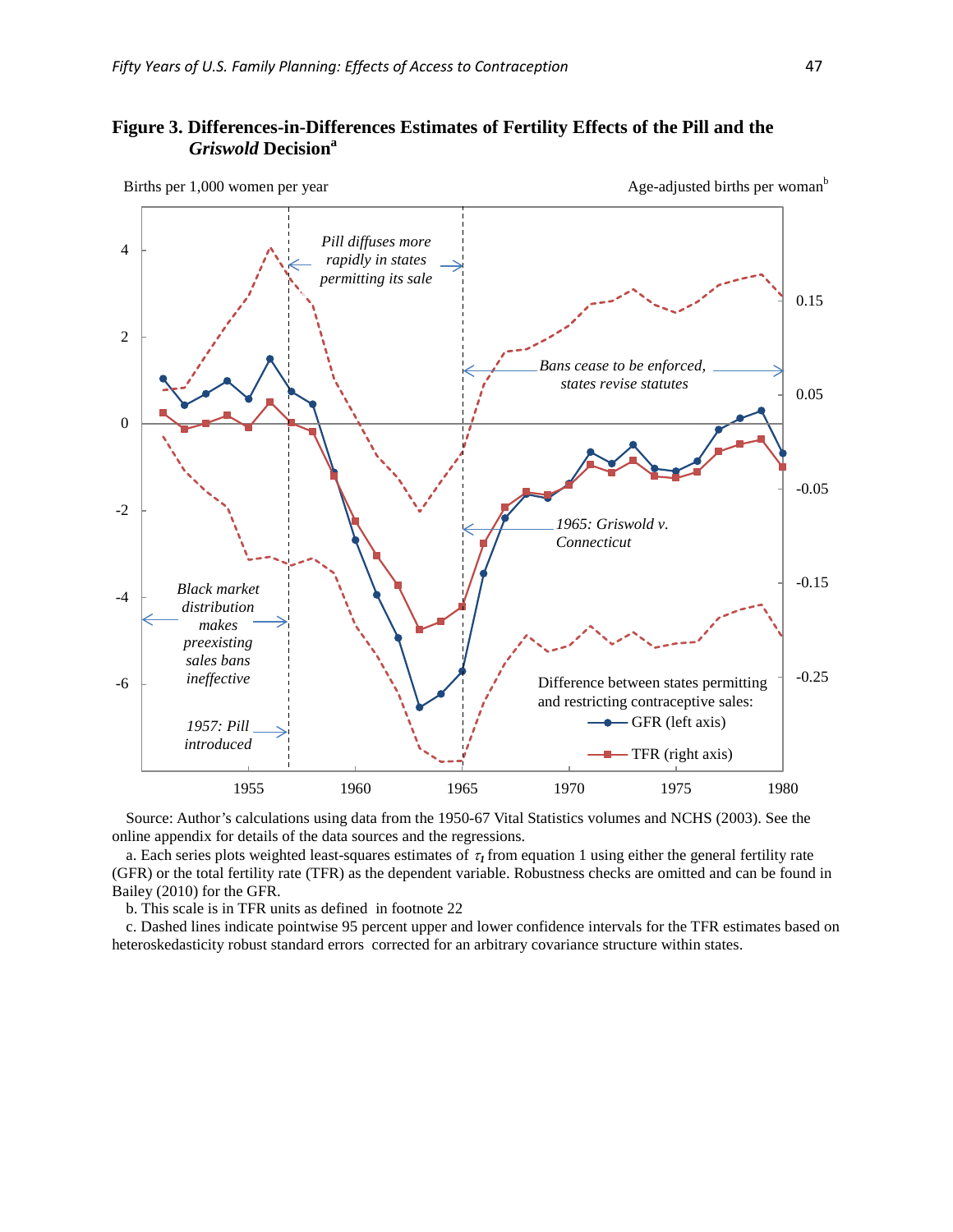

### **Figure 6. Estimates of the Effects of the Pill and** *Griswold* **on Next-Generation Family Income, Wages and Labor-Force Participation**<sup>a</sup>

Source: Author's calculations using data from the 5 percent sample of the 2000 decennial census and the 2005–11 ACS (Ruggles and others 2010). See the online appendix for details of the data sources and the regressions.

a. Estimates are of the effects in adulthood of being born in a state with a ban on contraceptive sales, from the specification of equation 2 described in the text. The 1950–53 birth cohort category is omitted, and error bars represent 90 percent confidence intervals based on heteroskedasticity-robust standard errors corrected for an arbitrary covariance structure within birth state. The sample consists of individuals born in the United States from 1946 to 1980 who are aged 20 to 60. Data are collapsed to birth cohort category  $\times$  birth state  $\times$  year of observation cells and weighted by the population of each cell. In the 2000 census, income is measured for calendar 1999. In the ACS, income is measured for the 12 months before the survey. The ACS surveys are conducted throughout the year, and, to protect confidentiality, the month of the survey is not released. Each income observation is inflated to real 2012 dollars using the consumer price index. Income in the ACS is treated as earned entirely in the year before the survey (see usa.ipums.org/usa/acsincadj.shtml). Weeks of work in the previous year are recorded in intervals in the 2008–11 ACS, so interval means are constructed here using the 2000–07 period when individual weeks worked are reported. The cell means used in the estimation include zero hours or weeks worked when applicable.

b. Differences in log outcomes between states permitting and states restricting contraceptive sales. Normalized to equal zero in 1950–53.

#### **Figure 7. Estimates of the Effects of the Pill and** *Griswold* **on Children's Higher Educational**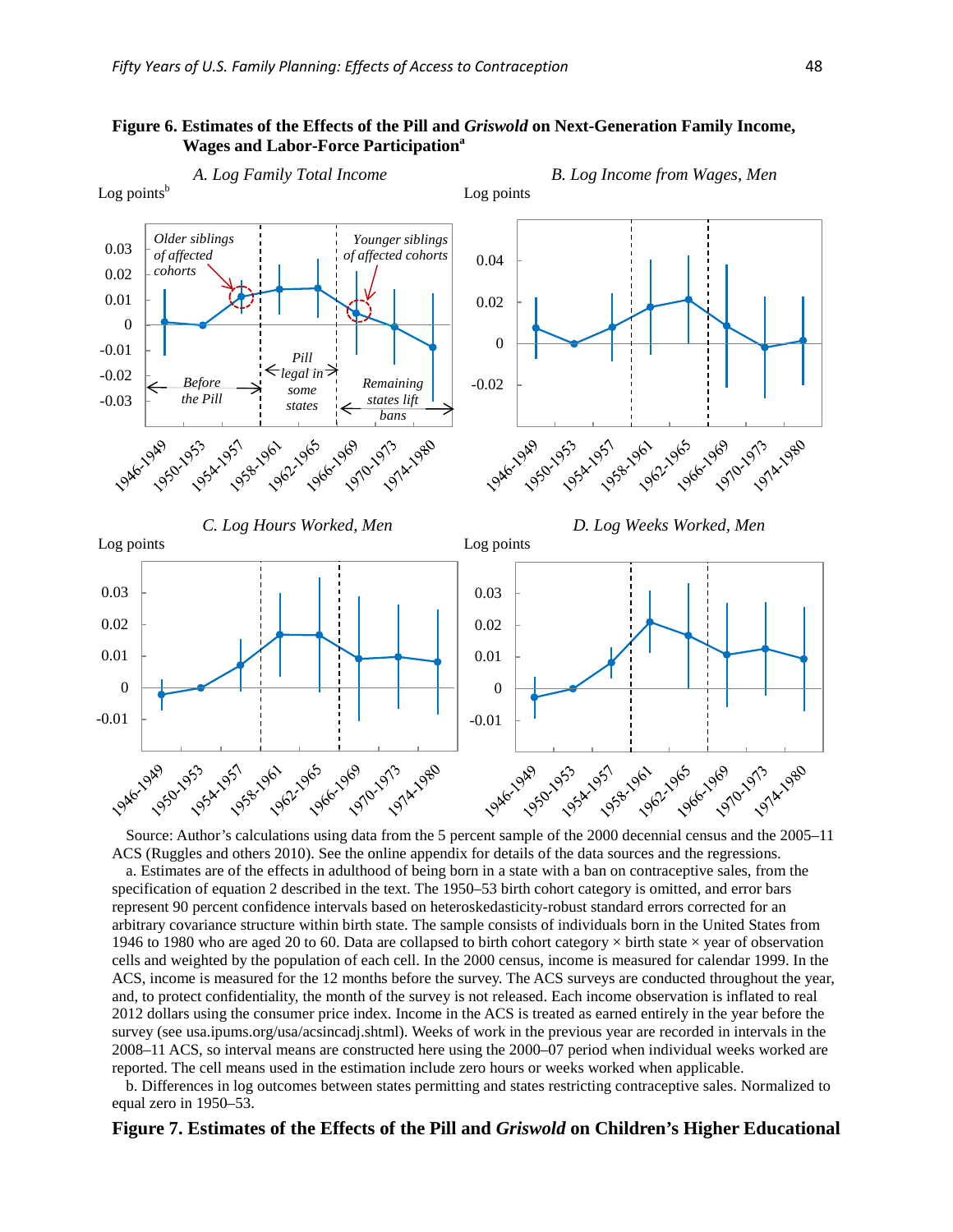# Attainment<sup>a</sup>

Log points<sup>b</sup>







*C. Log(Share with ≥16 years education), Women D. Log(Share with ≥13 years education), Women* 

**LONGLON** 

1950-1953

1953-1957

-0.02

0

0.02

0.04



Source: Author's calculations using data from the 5 percent sample of the 2000 decennial census and the 2005–11 ACS. See the online appendix for details of the data sources and the regressions.

a. See figure 6 for details of the estimation.

053-1961

b. Differences in log outcomes between states permitting and states restricting contraceptive sales. Normalized to equal zero in 1950–53.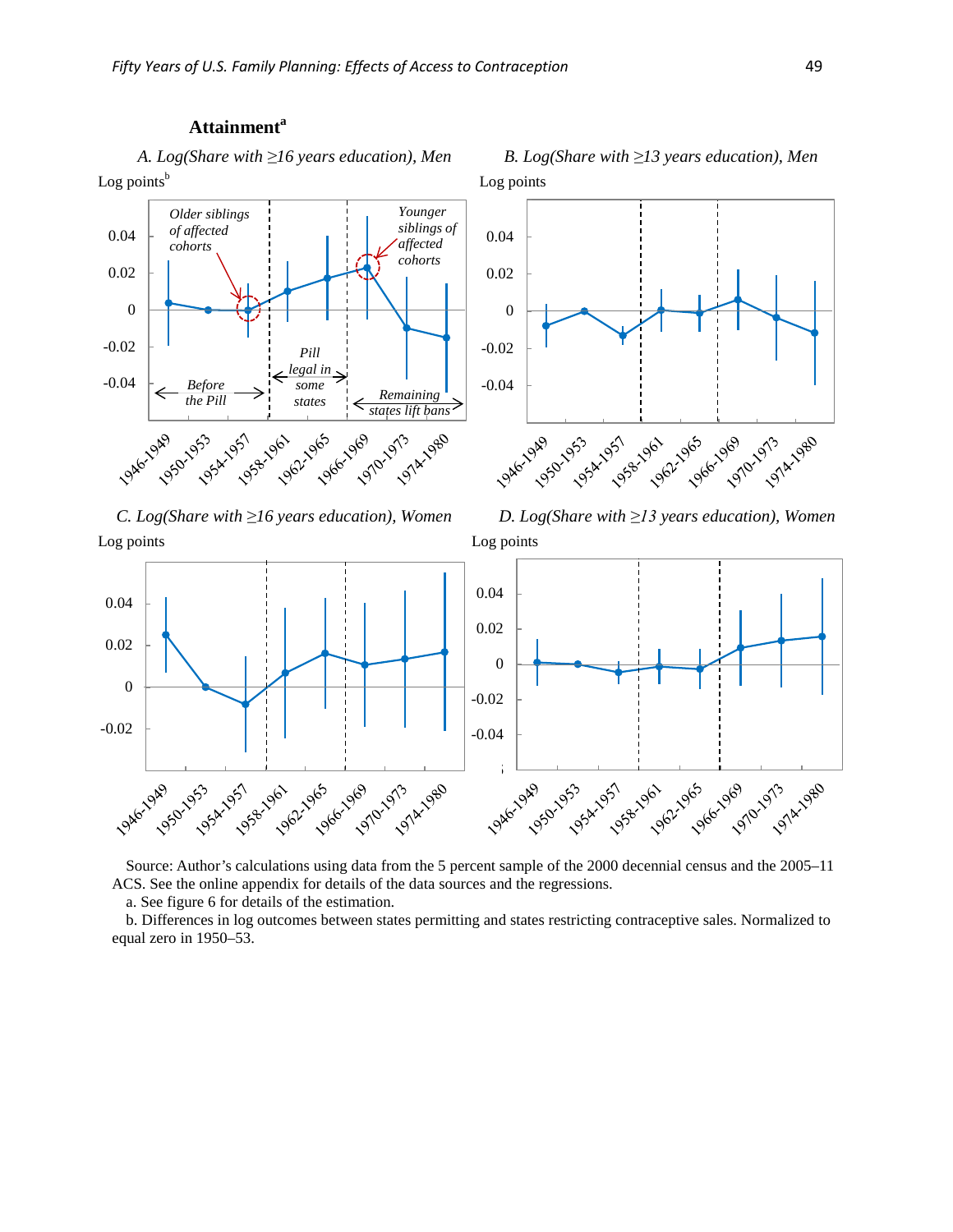# **Figure 8. Estimates of the Effects of Subsidizing Family Planning Services on the General Fertility Rate<sup>a</sup>**



Births per 1,000 women per year

Years relative to first federal family planning program grant

Source: Author's calculations using data from the National Archives, the Office of Economic Opportunity (1969, 1971, and 1974), and hand-entered data by county from Vital Statistics; Natality Detail microdata from NCHS (2003); and Surveillance Epidemiology and End Results (SEER) data (Surveillance Research Program, National Cancer Institute 2009). See the online appendix for details of the data sources and the regressions. (See Bailey 2012.)

a. The figure plots weighted least-squares estimates of the change in the difference in general fertility rates between counties with and counties without federal family planning grants relative to time zero (y in equation 2). The weights are the 1970 population of women aged 15 to 44. Denominators for 1959–68 were constructed by linearly interpolating information between the 1950, 1960, and 1970 censuses; denominators for 1969–88 use the SEER data. Dashed lines plot 95 percent, pointwise confidence intervals for model 3 based on heteroskedasticityrobust standard errors that account for an arbitrary covariance structure within county.

b. The model adds 1960 county covariates interacted with a linear trend and controls from the REIS data to model 2. See the text for details.

c. Pointwise confidence intervals based on heteroskedasticity-robust standard errors that account for an arbitrary covariance structure within county.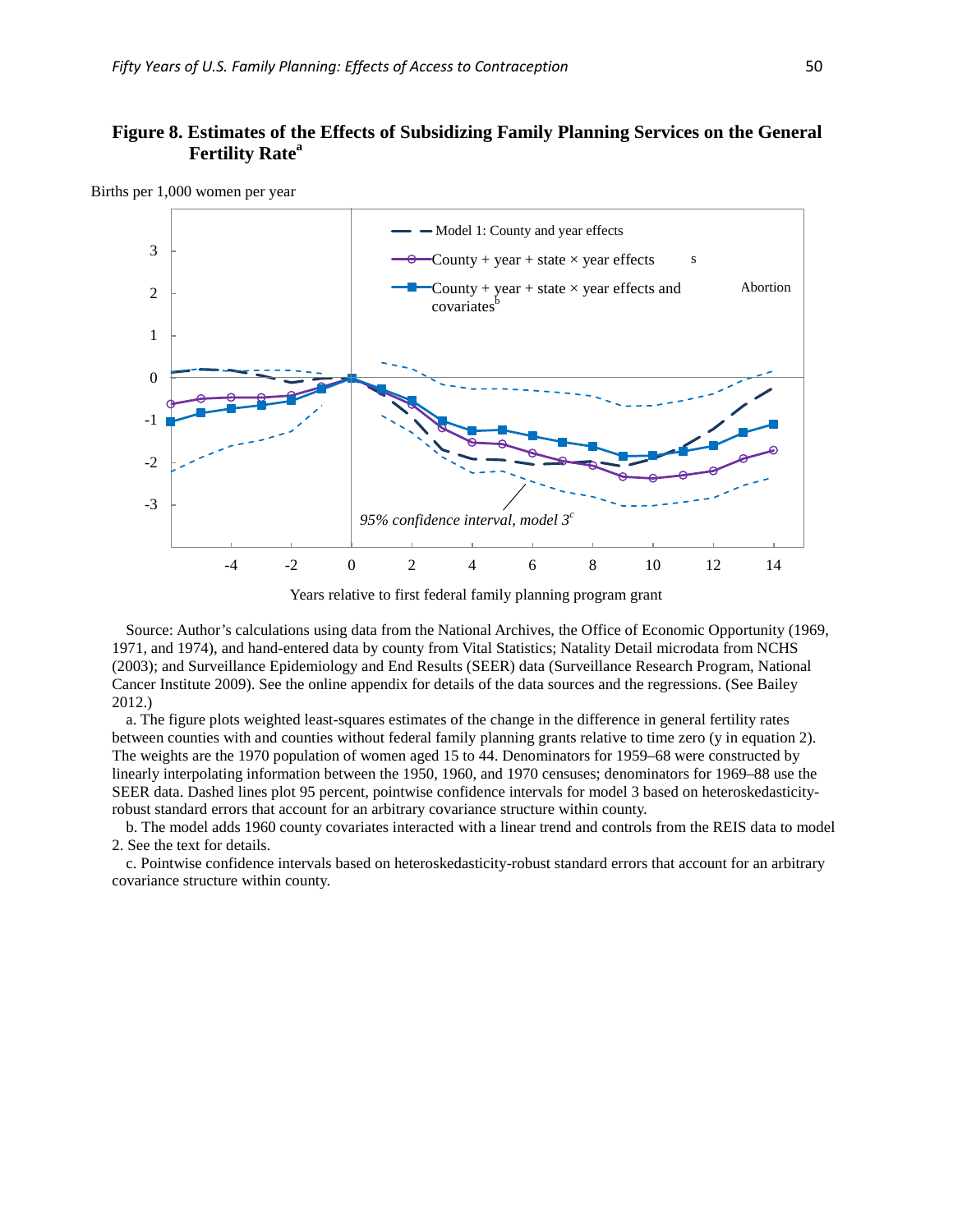## **Figure 9. Estimates of the Effects of Subsidizing Family Planning Services on Infant and Maternal Mortalitya**



Source: Author's calculations using Multiple Cause of Death microdata, 1959–88, from NCHS (2008) for the numerators, and hand-entered 1959–67 birth records from Vital Statistics and 1968–88 Natality Detail microdata from NCHS (2003) for the denominators. See the online appendix for details of the data sources and the regressions. a. Effects are measured as changes in the differences in the indicated outcome between areas receiving and areas not receiving federal family planning grants, relative to time zero. Dashed lines indicate pointwise 95 percent confidence intervals. Estimates are for model 3; see the text and notes to figure 8 for more details on the estimation; see the online appendix for details of the data sources and regression output.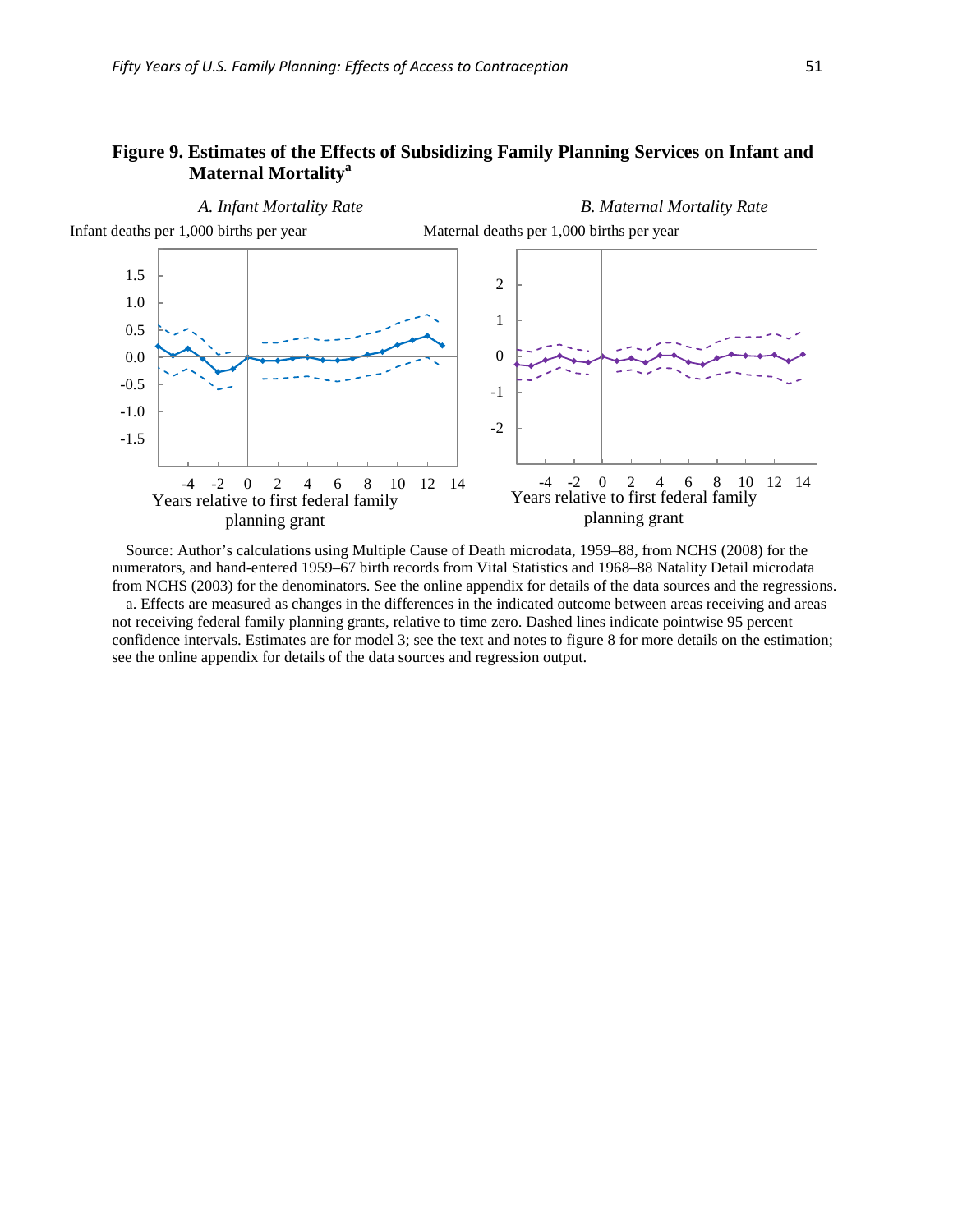### **Figure 10. Estimates of the Effects of Family Planning Programs on Next-Generation Family Income, Wages and Labor-Force Participation**



Source: Author's calculations using data from the 5 percent sample of the 2000 decennial census and the 2005–11 ACS. See the online appendix for details of the data sources and the regressions.

a. Estimates are of the effects in adulthood of being born in a Public Use Microdata Area (PUMA) that had a federally funded family planning program, from a specification of equation 2. Event time –4 to zero is omitted, and error bars represent 95 percent confidence intervals based on heteroskedasticity-robust standard errors corrected for an arbitrary covariance structure within PUMA. The sample consists of individuals born in the United States from 1946 to 1980 who are aged 20 to 59. Data are collapsed to birth cohort category  $\times$  PUMA  $\times$  year of observation cells. To minimize measurement error, estimates are unweighted and exclude Chicago, Los Angeles, and New York (see Bailey and others 2013). The cell means used in the estimation include observations of zero hours or weeks worked when applicable, so regressions are estimated in levels. For ease of interpretation, the results are rescaled by dividing by the mean dependent variable in event years zero to 4. See the notes to figure 6 for details on income and employment coding and the text for more information on the specification.

#### **Figure 11. Estimates of the Effects of Family Planning Programs on Next-Generation**